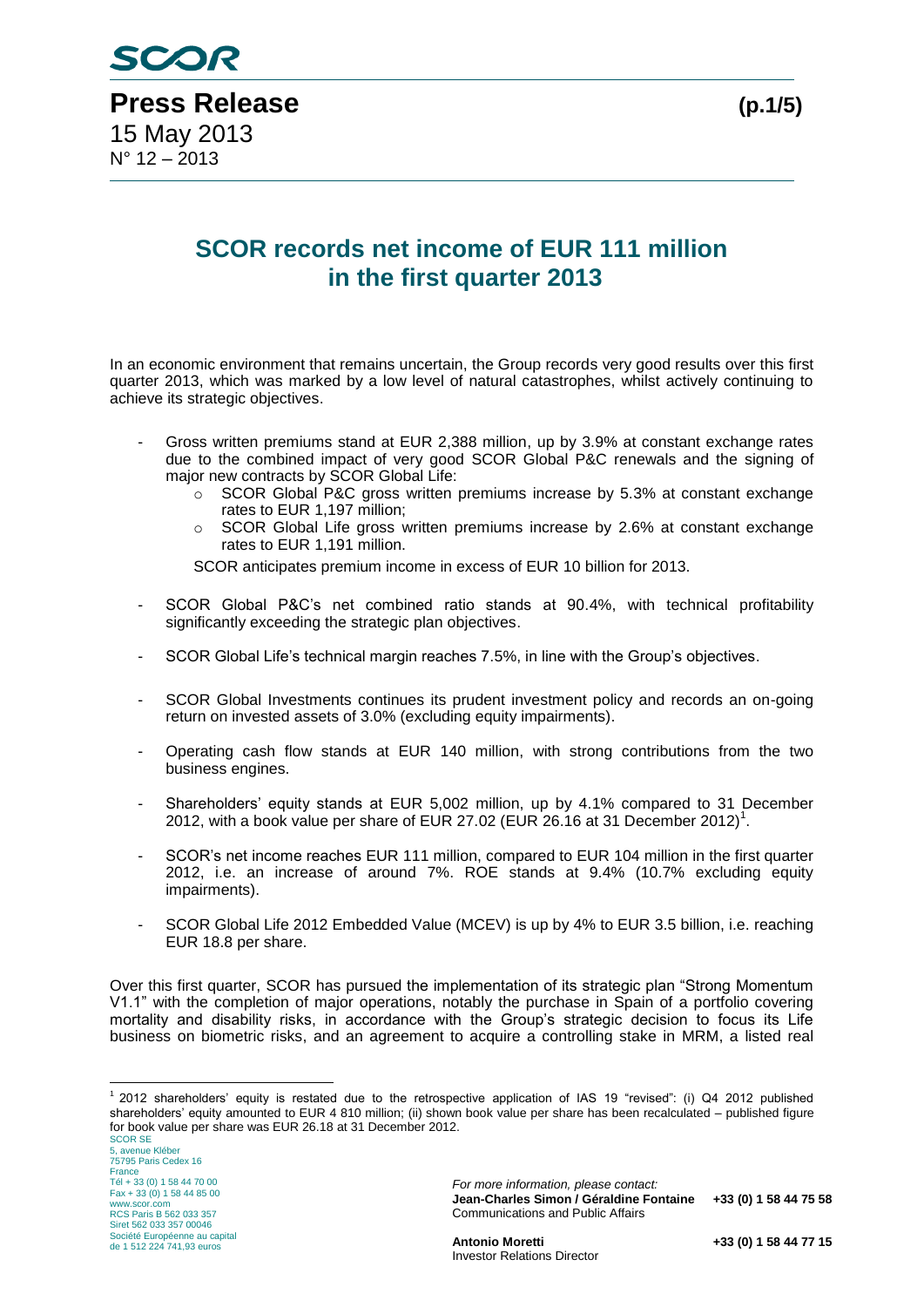

estate investment company, which has enabled the Group to both strengthen and diversify its real estate portfolio.

**Denis Kessler, Chairman & CEO of SCOR,** comments: *"SCOR records a very good first quarter in 2013, with excellent technical results and growth throughout the Group's entities. SCOR also continues to develop the initiatives set out in its strategic plan and is conducting the investments and organisational developments announced, in order to achieve a constantly improving combination of profitability, solvency and growth. 2013 marks the end of the "Strong Momentum V1.1" plan, the successful implementation of which attests to the robustness of SCOR's business model and its new global dimensions as a major player in the global reinsurance sector. SCOR is actively preparing its new strategic plan, which will define the Group's roadmap for the period mid 2013 - mid 2016 in an economic and financial environment that remains highly uncertain."*

> **\* \* \***

### **In the first quarter 2013, SCOR Global P&C (SGPC) continues to deliver high growth, with technical profitability better than the assumptions of the Strong Momentum V1.1 plan**

SGPC records a very good first quarter in 2013, with gross written premiums up by +5.3% at constant exchange rates to EUR 1,197 million, representing growth in line with the indication given in January of 6% over the year. The growth recorded over this quarter, combined with the excellent January 2013 renewals, enables SGPC to confirm its premium income forecast of EUR 4.9 billion for the year.

SGPC records an excellent combined ratio of 90.4% thanks to:

- A net attritional loss ratio of 60%, in line with the strategic plan assumption;
- An exceptionally low Nat Cat loss ratio of 1.5 points, including the upward revision of the cost of Italian earthquakes in 2012 by EUR 11 million.

The Group's P&C division anticipates a positive outlook for 2013, following the excellent renewals conducted by SGPC in January and April 2013 and taking account of globally stable pricing conditions.

The 1 April renewals, which represent around 10% of the total annual volume of treaty premiums, record premium growth of 6% at constant exchange rates, mainly centred on the Asian markets. Pricing remains flat, with a few pockets of meaningful rate increases, notably in the Marine industry, as well as in the US commercial and industrial market.

### **SCOR Global Life (SGL) records a strong and stable technical margin, in line with Strong Momentum V1.1 assumptions**

SGL gross written premiums reach EUR 1,191 million, up by 2.6% at constant exchange rates compared to the first quarter 2012, thanks notably to strong business growth in the United Kingdom, in Spain (following the purchase of a traditional mortality portfolio) and in Asia, offsetting the negative impact of exchange rates and the business slowdown in the Middle East, Germany, Northern Europe and Latin America. Although this quarter has been impacted by the seasonality in Asia, SGL anticipates premium income in excess of EUR 5 billion for 2013.

SCOR SE avenue Kléber 75795 Paris Cedex 16 France Tél + 33 (0) 1 58 44 70 00 Fax + 33 (0) 1 58 44 85 00 www.scor.com RCS Paris B 562 033 357 Siret 562 033 357 00046 Société Européenne au capital de 1 512 224 741,93 euros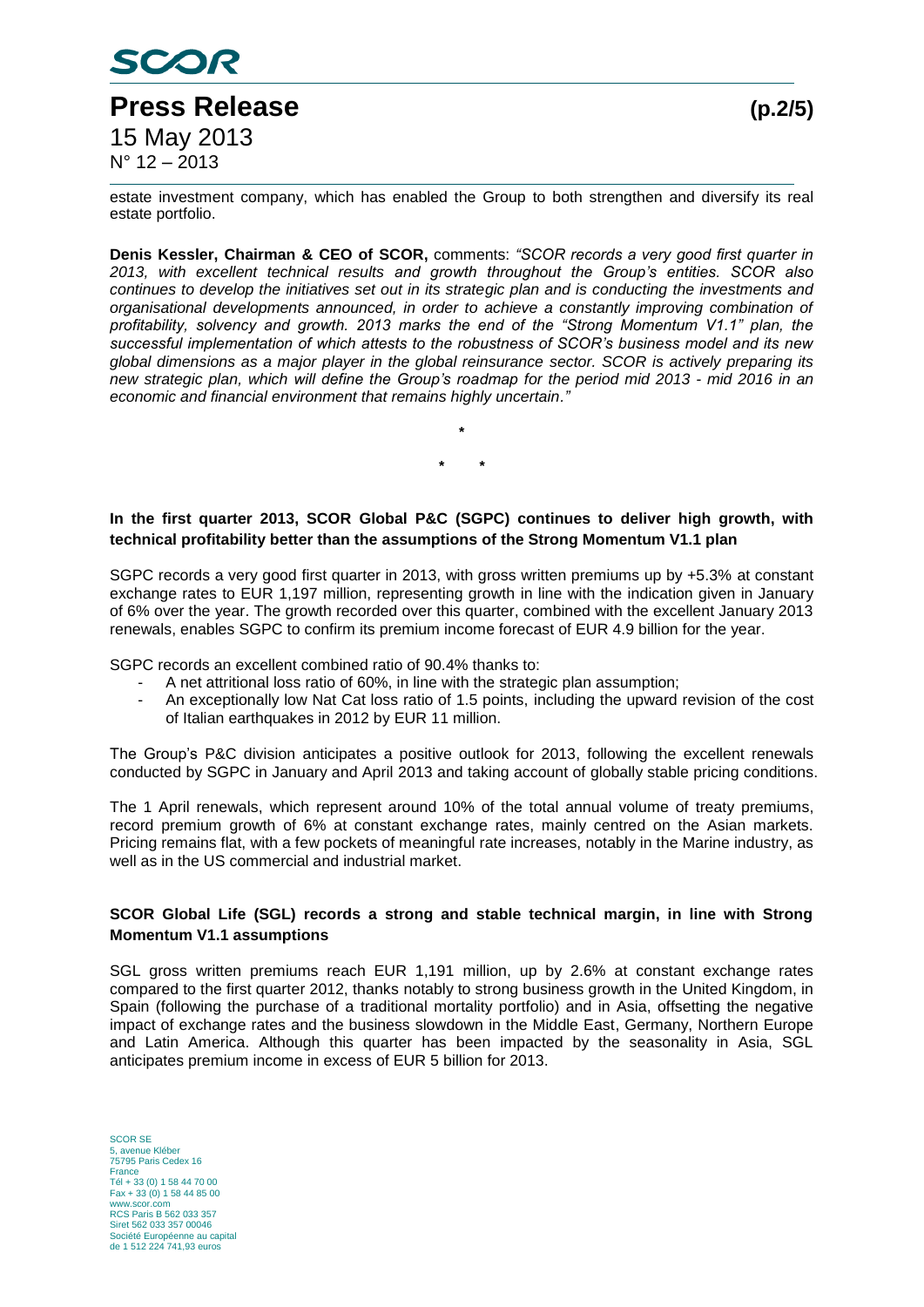

The growth of the Group's Life reinsurance business has also been supported by several business lines such as Longevity, Long-Term Care and Life financing reinsurance, while Health, Disability, Personal Accident and Critical Illness lines have recorded decreases.

SGL continues its dynamic policy of new business production, underwriting EUR 204 million of additional new and renewed business in the United Kingdom, Spain, North America and Asia-Pacific (especially in India, South Korea and Japan).

SGL records a strong technical margin of 7.5%, in line with the objective set out in the strategic plan and stable compared to 2012, once again confirming its strategic orientation towards a portfolio of high quality biometric risks.

At the end of 2012, SGL records a Market Consistent Embedded Value (MCEV) of EUR 3.5 billion (i.e. EUR 18.8 per share) and once again demonstrates the strength of its business franchise, as well as its ability to create value for the Group.

### **SCOR Global Investments (SGI), which records an on-going return on invested assets of 3.0% (excluding equity impairments) for the first quarter 2013, has started a cautious inflection program**

In an environment marked by historically and durably low interest rates in the major currency zones, as well as by strong macroeconomic uncertainty, SGI maintains a prudent investment strategy, particularly through its so-called "rollover" strategy. This investment strategy consists of maintaining a relatively short duration on the fixed income portfolio and generating recurring financial cash flows, whilst actively managing the invested assets portfolio. At 31 March 2013, expected cash flow on the fixed income portfolio over the next 24 months stands at EUR 6.0 billion (including cash and shortterm investments).

Since the beginning of 2013, SGI has begun a cautious inflection program, which consists of selectively and very progressively reinvesting part of its liquidities:

- cash and short-term investments have thus been reduced by 3 points in the first quarter 2013, mainly benefitting covered and corporate bonds, real estate, alternative investments and nonlisted equities;
- the quality of the fixed income portfolio has nevertheless been maintained, with a stable average rating of AA- and no exposure to the sovereign debt of Greece, Ireland, Italy, Portugal or Spain, but with a slightly longer duration of 3.0 years (excluding cash).

For the first quarter 2013, the invested assets portfolio generates a financial contribution of EUR 83 million. The active management policy practised by SGI has enabled the Group to record capital gains of EUR 46 million over the quarter. The Group has rigorously applied an unchanged amortization and impairment policy to its investment portfolio, for a total amount of EUR 29 million in the first quarter 2013, of which EUR 23 million on equities which are net asset value neutral.

Excluding equity impairments, the on-going return on invested assets reaches 3.0% for the first quarter 2013 (2.4% including equity impairments). Taking account of funds withheld by cedants, the net rate of return on investments is 2.1% over the period.

Invested assets (excluding funds withheld by cedants) stand at EUR 14,059 million at 31 March 2013, composed as follows: 12% cash, 76% fixed income (of which 4% are short-term investments), 4% equities, 5% real estate and 3% other investments. Total investments, including EUR 8,141 million of

SCOR SE 5, avenue Kléber 75795 Paris Cedex 16 France Tél + 33 (0) 1 58 44 70 00 Fax + 33 (0) 1 58 44 85 00 www.scor.com RCS Paris B 562 033 357 Siret 562 033 357 00046 Société Européenne au capital de 1 512 224 741,93 euros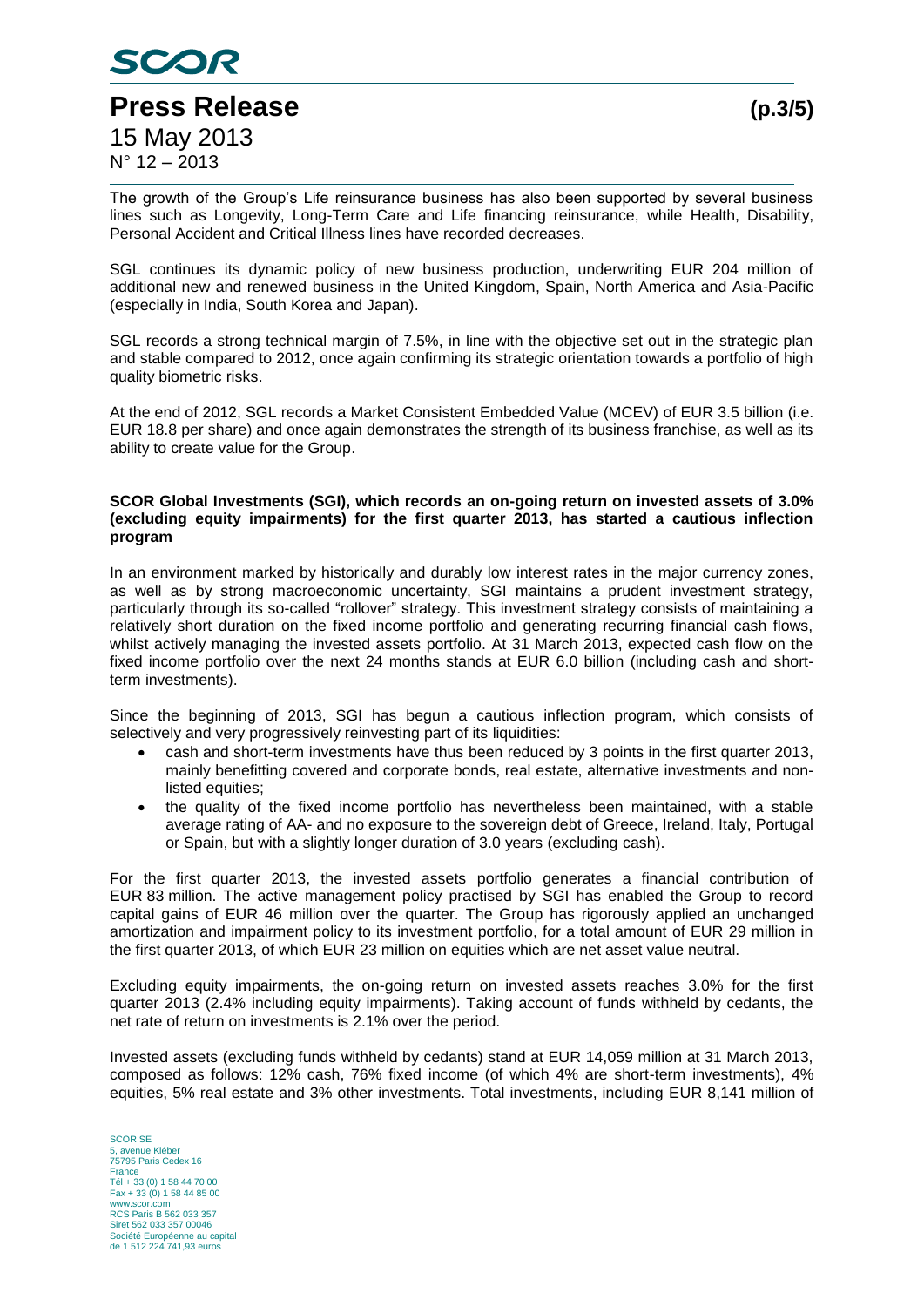# **SCOR Press Release (p.4/5)** 15 May 2013 N° 12 – 2013

funds withheld, stand at EUR 22.200 billion at 31 March 2013, compared to EUR 22.248 billion at 31 December 2012.

### **P&L Key figures (in EUR millions)**

|                             | Q1 2013<br>(unaudited) | Q1 2012<br>(unaudited) | <b>Variation</b><br>(%) |
|-----------------------------|------------------------|------------------------|-------------------------|
| Gross written premiums      | 2,388                  | 2,327                  | $2.6\%$                 |
| P&C gross written premiums  | 1,197                  | 1,151                  | 4.0%                    |
| Life gross written premiums | 1,191                  | 1,176                  | 1.3%                    |
| Net investment income       | 112                    | 134                    | (16.5) %                |
| Operating results           | 175                    | 155                    | 12.9 %                  |
| Net income                  | 111                    | 104                    | 6.7%                    |
| Earnings Per Share (EUR)    | 0.60                   | 0.56                   | 7.1%                    |

### **P&L Key ratios**

|                                                           | Q1 2013<br>(unaudited) | Q1 2012<br>(unaudited) |
|-----------------------------------------------------------|------------------------|------------------------|
| Net return on investments <sup>1</sup>                    | 2.1%                   | 2.6%                   |
| Return on invested assets <sup>1,2</sup>                  | 2.4%                   | 2.9%                   |
| Return on invested assets<br>w/o equity impairments $1,2$ | 3.0%                   | 3.0%                   |
| P&C net combined ratio <sup>3</sup>                       | 90.4 %                 | 92.5%                  |
| Life operating margin <sup>4</sup>                        | 5.2%                   | 5.8%                   |
| Life technical margin <sup>5</sup>                        | 7.5%                   | 7.4%                   |
| Group cost ratio <sup>6</sup>                             | 5.3%                   | 5.2%                   |
| Return on equity (ROE)                                    | 9.4%                   | 9.7%                   |
| Return on equity (ROE) w/o                                | 10.7%                  | 10.0%                  |

equity impairments

*1: Annualised; 2: Excluding funds withheld by cedants; 3: The combined ratio is the sum of the total claims, the total commissions and the total P&C management expenses, divided by the net earned premiums of SGPC; 4: The Life operating margin is the sum of the technical results, the total investment income from SGL and the total SGL expenses, divided by the net*  earned premium of SGL; 5: The technical margin for SGL is the technical result divided by the net earned premiums of SGL; 6: *The cost ratio is the total management expenses divided by the gross written premiums.*

#### **Balance sheet Key figures (in EUR millions)**

|                                         | Q1 2013<br>(unaudited) | Q1 2012<br>(unaudited) | <b>Variation</b><br>(%) |
|-----------------------------------------|------------------------|------------------------|-------------------------|
| Total investments <sup>1</sup>          | 22,462                 | 22,125                 | 1.5%                    |
| Technical reserves (gross)              | 23,584                 | 23,353                 | $1.0 \%$                |
| Shareholders' equity 2                  | 5,002                  | 4,523                  | 10.6%                   |
| Book value per share (EUR) <sup>2</sup> | 27.02                  | 24.44                  | 10.6 %                  |

*1: Total investment portfolio includes both invested assets and funds withheld by cedants, accrued interest, cat bonds and FX derivatives; 2: Shown shareholders' equity is restated due to the retrospective application of IAS 19 "revised". Q1 2012 published shareholders' equity amounts to EUR 4,526 million and Q1 2012 published BVPS amounts to EUR 24.46.* 

SCOR SE 5, avenue Kléber 75795 Paris Cedex 16 France Tél + 33 (0) 1 58 44 70 00 Fax + 33 (0) 1 58 44 85 00 www.scor.com RCS Paris B 562 033 357 Siret 562 033 357 00046 Société Européenne au capital de 1 512 224 741,93 euros